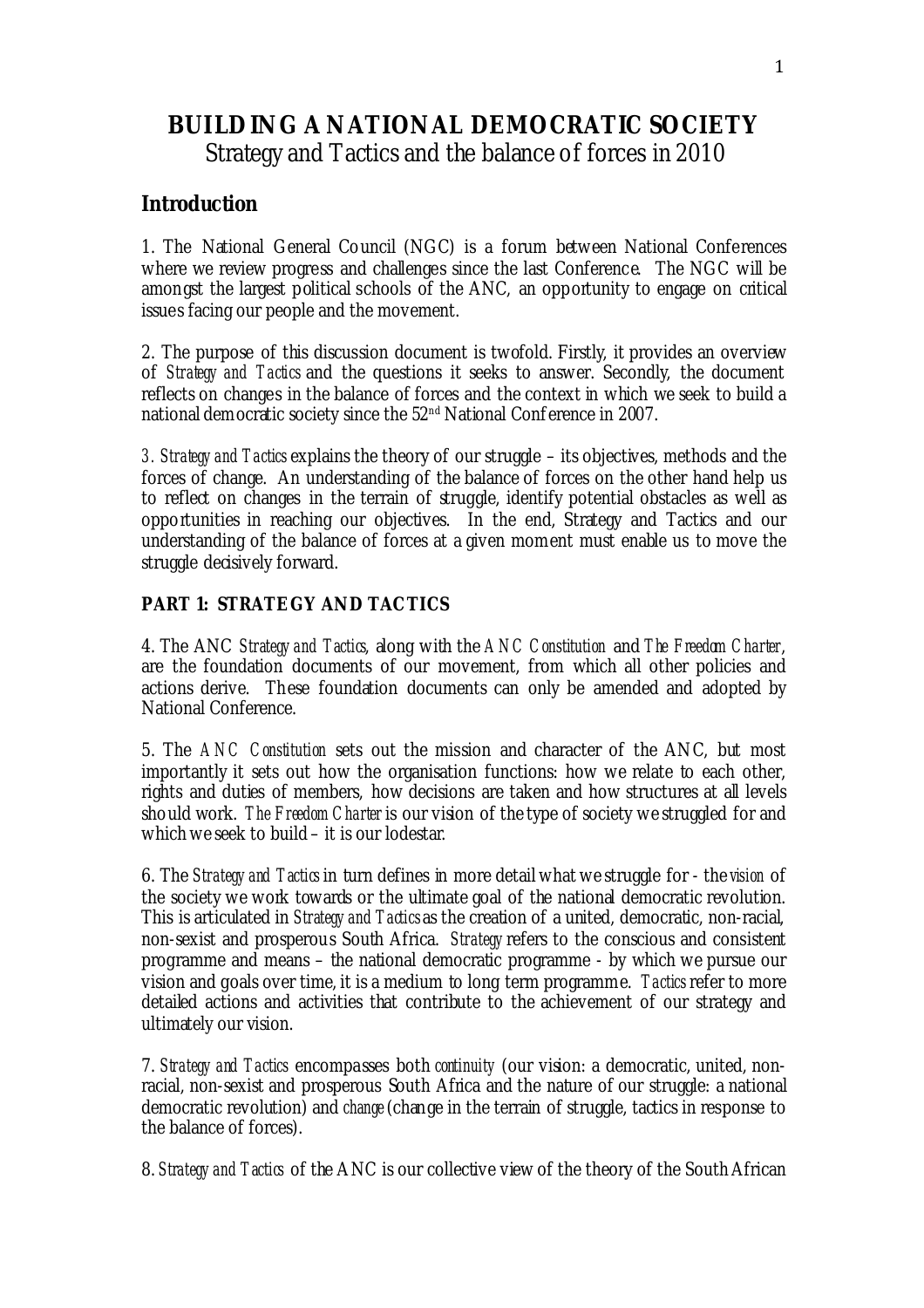revolution. It is a dynamic and living document, which requires constant engagement to deepen understanding of its contents, and constant discussions on how it applies to our day-to-day work in whatever sector of operation.

## **Strategy and Tactics in the history of the ANC**

9. The general approach throughout the history of the ANC was to adopt *Strategy and Tactics* for a particular phase of struggle – beyond short-term tactical considerations. It guided the movement in pursuit of the NDR for a long period. Changes to *Strategy and Tactics* were therefore introduced when there was a need for a major development or shift in strategic approaches of the ANC. These depend on the situation at the time: the historical period, the level of development of the country, actions of the regime, actions by the liberation forces, the balance of forces between those for and against liberation, the international situation, capacity of the liberation movement and so on.

10. During the first five decades since the founding of the ANC in 1912 there were a number of critical documents that articulated major strategic approaches. Such documents of this period include:

- a) *The African Claims of 1943 and the 1949 Programme of Action:* these documents situated full political rights as a central objective of the ANC within the context of international anti-colonial and anti-imperialist struggles; paving the way for the emergence of the ANC as a mass movement, a non-racial and non-sexist movement and a leader of the broader forces for liberation.
- b) The *Women's Charter* of 1954, a document of the Federation of South African Women (FEDSAW) that acknowledged the triple oppression of women and thus the role of women in struggle, and informed subsequent approaches to building a non-sexist South Africa.
- c) *The Freedom Charter, 1955:* building on the Africans Claims of 1943 and the Women's Charter of 1954, it defined a vision of the type of South Africa we seek to build: united and non-racial, incorporating first generation (universal franchise, equality, democracy, women's rights) human rights and second generation (socio-economic) rights.

11. The 1960's saw dramatic changes in the terrain of struggle. After taking power in 1948, the National Party moved swiftly to consolidate and expand grand apartheid. The liberation movement after the strides of the 1950's was banned and forced into exile, with many of its leadership on trial, imprisoned and restricted from participation in political activity. The ANC after Sharpeville and its banning launched the armed struggle and consolidated underground structures. These changing circumstances posed severe challenges to the movement.

12. This changing terrain of the 1960's and the response of the liberation movement were debated at the Lobatse (1962) and subsequent consultative conferences. Against the backdrop of the Wankie and Sipolilo military campaigns, the 1969 Morogoro Consultative Conference adopted the first Strategy and Tactics document. This was the first of what subsequently became the main document that defines the ANC and liberation forces' approach to the national democratic revolution in South Africa:

- a) *The 1969 Strategy and Tactics document* adopted at Morogoro, encompassed an interpretation of the Freedom Charter and an elaboration of forms of organisation and struggle.
- b) This was followed by the Kabwe (1985) Strategy and Tactics, which took in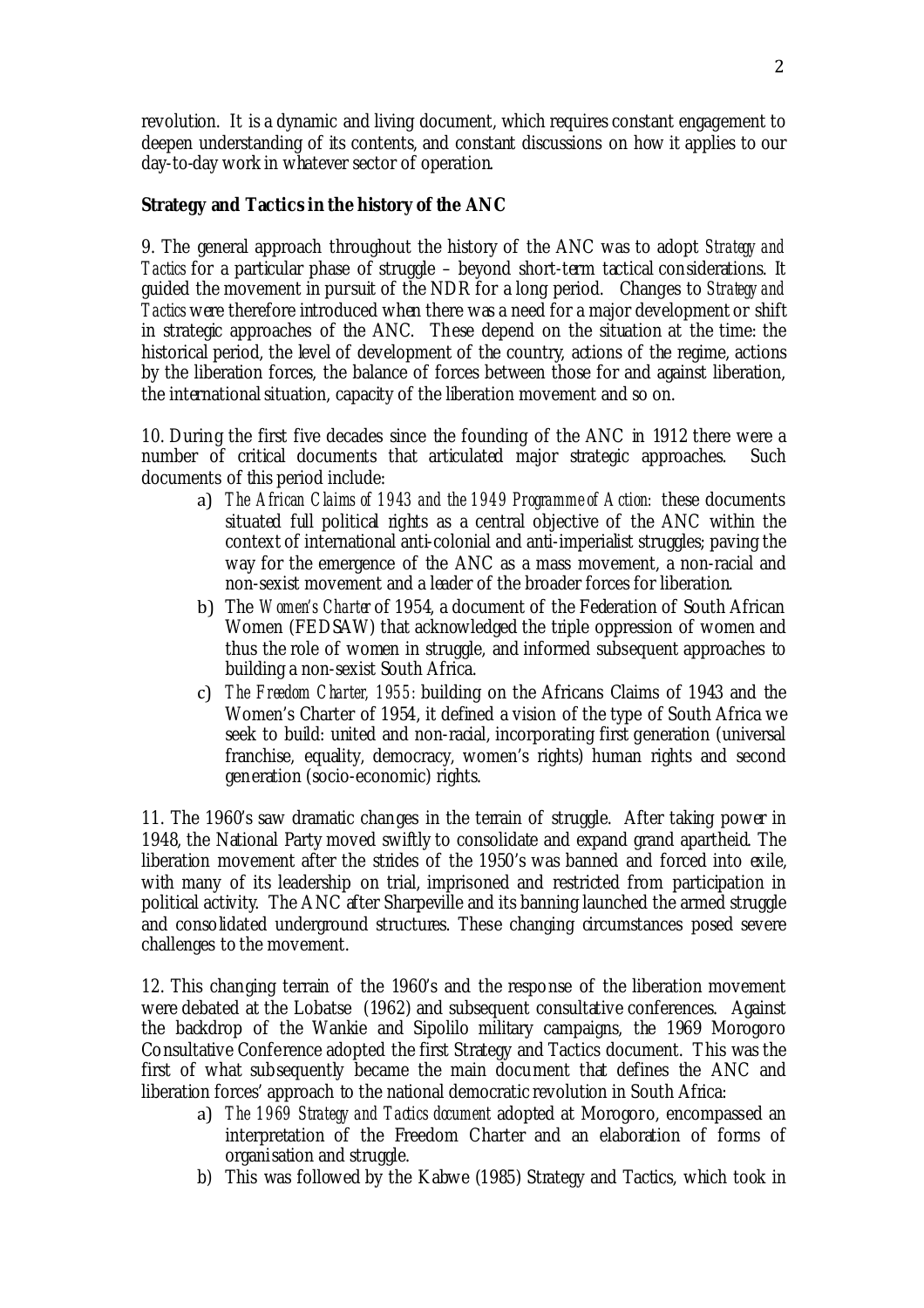consideration the changing internal terrain, especially the mass pillar after 1976, the formation of the UDF and the growth of the trade union movement, eventually culminating in the launch of COSATU later that year.

- c) *The Harare Declaration, 1988 and the Strategic Perspectives of 1992*: The Harare Declaration spelt out our approach to negotiations, the conditions under which we will negotiate (release of political prisoners, return of exiles, unbannings and lifting of state of emergency), the aims of negotiations (interim government, one person one vote, constituent assembly) and the fact that it should be South Africans who negotiate the future of their country.
- d) The *Strategic Perspectives* of 1992 introducing sunset clauses such as a government of national unity, provinces, etc, arising in the context of a deadlock in the negotiations, to move the process forward.

#### **Strategy and Tactics after 1994 – national democratic tasks in the era of transition**

13. The unbanning of the ANC in 1990 and the start of negotiations heralded in yet a new era of struggle. Thus*, Strategy and Tactics* towards and after the unbanning of the ANC in 1990 went through these phases:

*a) Tactics of the transition – entrance into government and expanding the hold of the democratic forces on power (1994-2007*)

14. At the 49th Conference in Bloemfontein (1994) *Strategy and Tactics* had to deal with the threat of counter-revolution our entrance into government, and the reality of transforming an apartheid government and security apparatus largely intact. Thus, in that phase Strategy and Tactics recognised that the 1994 election victory should be used as a 'beach-head' to start the process of deracialisation of the apartheid state and laying the foundation for addressing the apartheid legacy, based on the Reconstruction and Development Programme. It thus dealt with our approach to the de-racialisation and reorientation of the apartheid state machinery into a state in the service of all South Africans and the establishment of the institutions of democracy, whilst beginning to address the social backlogs and underdevelopment. S&T recognized that our transition took place in an era of globalisation, which was generally hostile to the attainment of our national goals.

15. Further (new) areas of emphasis included (a) an African renaissance that build on the legacy of Pan-Africanism and must see Africans once again taking charge of their own destiny; (b) recognition of the impact social transformation and de-racialisation on the motive forces and the movement and (c) the introduction of the 'new' pillars of this phase of the NDR: the state, the economy, organisation, international terrain and ideological work. *Strategy and Tactics* of 1997 (Mafikeng) also ensured a more fundamental integration of gender equality into our principles and approaches.

16. The 51st National Conference in Stellenbosch (2002) re-affirmed the strategic approaches of 1997, but in the Preface to the  $S&T$  highlighted the importance of ideological struggle to the process of social transformation, located the ANC as a 'disciplined force of the left' (thus neither neo-liberal nor ultra-left), introduced issues with regards the emerging social movements and the new opportunities for progressive alternatives given the shift in the balance of forces internationally.

*(b) Tactics of the Transition: building a national-democratic society (2007-)*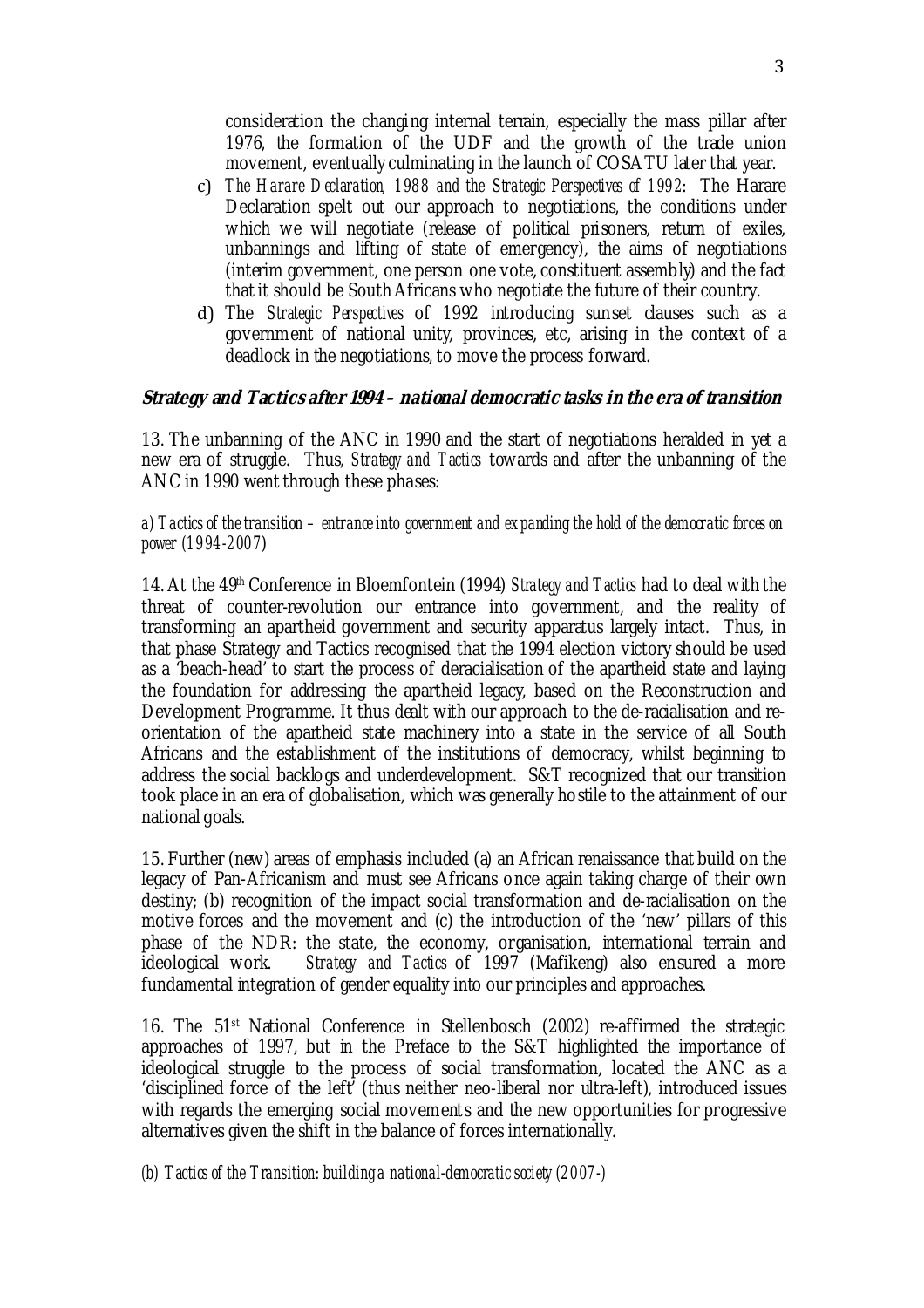17. Ten years after Mafikeng, the  $52<sup>nd</sup>$  National Conference recognised that we were already into our second decade of freedom and emerging out of the phase of transition. Thus, argues the 2007 *Strategy and Tactics,* the major (and immediate?) task of the NDR in this phase is the building of a **national democratic society**, elaborating on the broad principles of a democratic, non-racial, non-sexist, united and prosperous South Africa. The S&T describes the content of this national democratic society, the motive forces, balance of forces and the methods and tasks of this phase.

18. To successfully build a national democratic society, we must eliminate the main antagonisms of colonialism of a special type. These antagonisms are the three interrelated contradictions and legacies of (a) national oppression based on race; (b) super-exploitation of black workers; and (c) the triple oppression of women based on their race, class and gender.

19. The *Strategy and Tactics 2007* elaborates on the objectives, drivers and tasks of the National Democratic Revolution in the current phase. In this S&T, we noted that although we are still in a transition, the task is no longer simply to consolidate and expand the hold of the democratic forces on levers of (state) power, but to decisively tackle the task of building a National Democratic Society. Put positively, to build a national democratic society that abolishes these sources of social conflict, we must ensure:

- A united and democratic state based on the will of all the people, without regard for race, sex, belief, language, ethnicity or geographic location;
- A dignified and improving quality of life among all the people by providing equal rights and opportunities to all citizens;
- The restoration of the birthright of all South Africans regarding access to land and other resources.
- Affirmative action and redistribution to include those excluded by apartheid and patriarchy; and
- The eradication of apartheid production relations, to correct the historical injustice and as a prerequisite to economic transformation and growth.

20. In the current phase of the NDR, the ANC as leader of social transformation and of the motive forces, must therefore intensify work around the five pillars of social transformation:

- **The state**: expanding its role to become a developmental state that provides effective basic services and with capabilities to take forward a farreaching agenda of national economic development, whilst at the same time placing the people and their involvement at the centre of this process.
- *The economy:* building a thriving, labour-absorbent and inclusive mixed economy, in the process transforming economic relations based on race, super-exploitation and patriarchy.
- *Organisational work:* strengthening the organisational abilities and capabilities of the ANC to organise and lead the people and society in the process of transformation.
- **Ideological struggle**: promoting values of a caring society, human solidarity, unity of our people, non-racialism and non-sexism in line with the society we seek to build.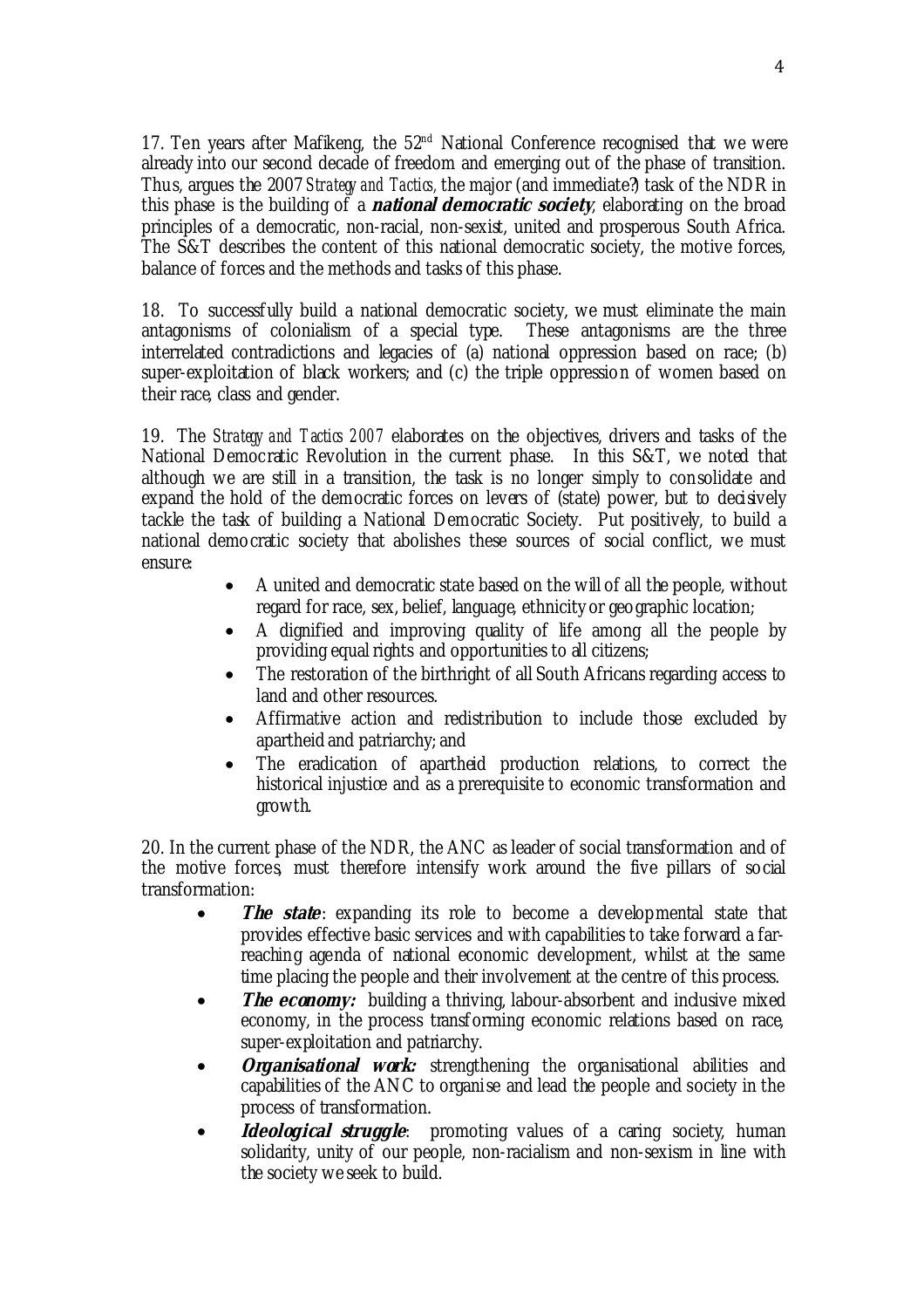• **International work:** the ongoing renewal and development of Africa, improved South-South relations and a more just global order.

# **PART 2: THE BALANCE OF FORCES IN 2010**

21. The National General Council is held nearly three years after the  $52<sup>nd</sup>$  National Conference. During this three-year period, a number of critical events and developments have occurred that impact on the terrain of change and therefore our tactics. These developments pose challenges to the movement and may constitute opportunities or obstacles to movement forward. Many of these issues are part of our ongoing assessment of the balance of forces, of deepening our understanding of both the subjective and objective, domestic and global conditions in which we carry out the programme set out in Strategy and Tactics.

22. This discussion on the balance of forces is by its very nature tentative, raising the issues and posing questions, with a view to provide a backdrop to the reviews we will be conducting at the NGC. It should lay the foundation for a more in-depth and detailed analysis of the balance of forces in preparations for the Policy and National Conferences in 2012.

23. Many of the issues are not new, since we have been grappling with them since our transition in 1994 and are likely to do so for a considerable time. They are however raised in a particular manner, indicating developments since 2007.

#### **Changes in the balance of forces since Polokwane**

24. In the years since the  $52<sup>nd</sup>$  National Conference in 2007, a number of events and developments have occurred, which impacted on our people and our movement and have shaped the national debate about the state of the nation. These include:

- The continuation of the Polokwane rifts in our movement culminating in the formation of COPE at the end of 2008.
- The xenophobic violence against African migrants living in South Africa during May 2008 that spread through many parts of the country, resulting in more than sixty deaths and thousands displaced and the continued rumours about this after the World Cup.
- The impact of the global financial crisis of 2008 on our economy, putting a break on growth, strains on the fiscus, with massive job losses and unemployment rising again to above 25% and youth unemployment to above 50%.
- Months of power-outages by ESKOM and more generalised challenges faced by critical parastatals.
- The contested fourth non-racial general elections in May 2009 and the coming to power of the fourth ANC government.
- The service delivery protests that started but a few months after the general elections in 2008 and continue in various form since then.
- The reconfiguration of government around the five Manifesto priorities, the consolidation and expansion of a performance and monitoring evaluation framework in government, and the appointment of a National Planning Commission.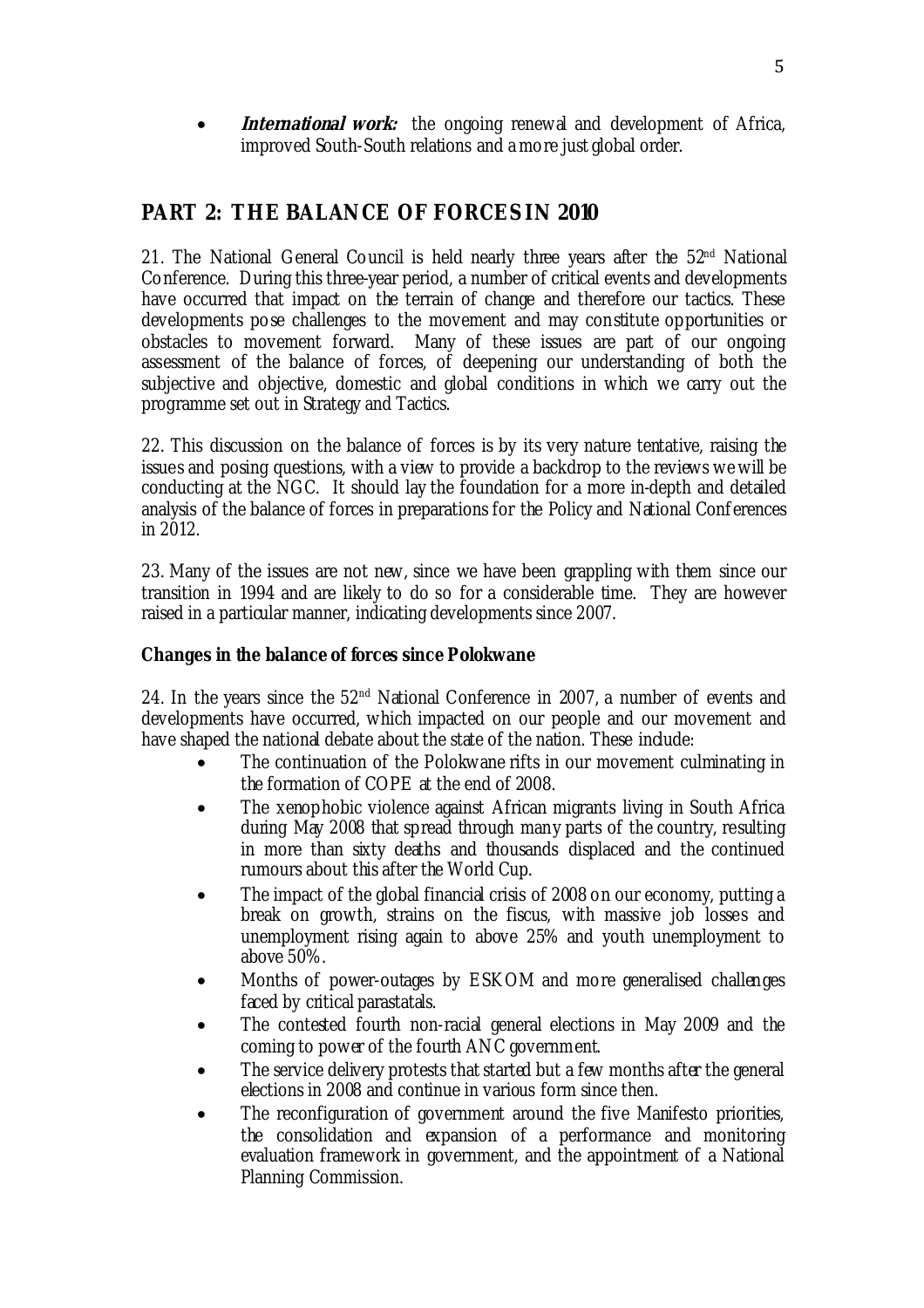- Ongoing public revelations and allegations of corruption, as well as high profile trials involving senior cadres.
- And last, but not least, the successful hosting of the 2010 FIFA Football World Cup in South Africa.

25. The above developments are listed, providing pointers towards a complex process of social transformation, requiring that we pay attention not only to events, but to an understanding of the essence of these developments. We will therefore deal with some of these and other developments, and their impact on our struggle for a national democratic society and the balance of forces.

# **The 2009 general elections – a decisive victory**

26. The period approaching the 2009 general elections was a particularly trying period for the ANC. Having just emerged from a divisive National Conference, with charges against its President and a decision to recall the President of the country in September 2008, followed by the formation of COPE by former leaders of the ANC, few commentators expected the ANC to have a good showing in the 2009 elections.

27. Instead, ANC and Alliance activists and members rallied during the campaign, and the electorate delivered a clear and positive judgement that the ANC remains the most reliable movement to continue the reconstruction and development of South Africa. This was not only a decisive mandate for the future, but also a vote of confidence of the progress achieved under the previous three ANC governments over the fifteen-year period. Our internal analysis of the elections noted that the over 60% which the ANC received in four general elections "are rare in democratic societies and constitute and unequivocal mandate to implement the electoral manifesto."

28. The ANC's election campaigns consistently had twin objectives, (a) to win an overwhelming majority, and (b) in the context of high voter participation. This is important not only for our electoral success, but as an indicator of the confidence and participation of our people in the process of change. Voter registration between 1999 and 2009 has slowly, but steadily increased, from 72% of the population in 1999 to 75% in 2009. As was the case in previous elections, more women than men registered and voted. Registration and voter turnout in urban areas also for the first time far outpaced registration and turnout in rural areas. Unlike predictions of mass defection by the black middle classes to COPE, the ANC also managed to maintain majority support in these sectors. Overall, however, except in KZN and Gauteng, voting districts that the ANC won had a lower turnout than in 2004.

29. With regards the opposition, together the parties that contested netted just over 6 million votes to the ANC's 11.65 million votes. The DA swept up votes from other opposition parties and also succeeded in mobilising its supporters to vote, increasing its votes by more than a million since the last elections and winning 17% of the total votes. The IFP lost nearly a million votes, mainly to the ANC, and COPE managed to also win over a million votes.

30. Our analysis of the results pointed towards the following key drivers of the overall results:

• The continued ability of the ANC to unite its forces and mount a concerted campaign, even under difficult circumstances.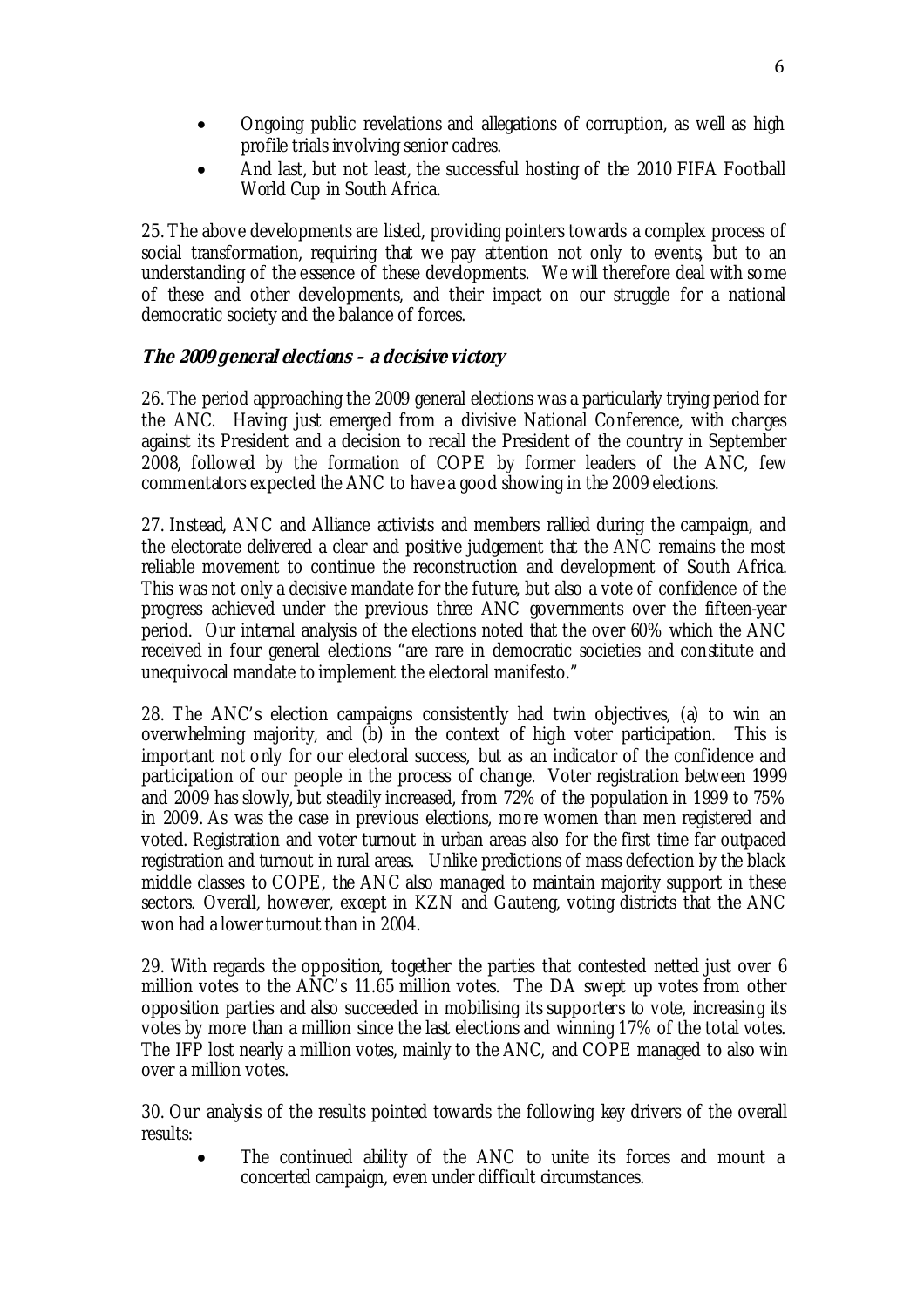- Stronger mobilisation of opposition support compared with 2004.
- Weaker mobilisation of ANC support in most provinces, especially rural areas.
- The breakaway of COPE from the ANC.
- A big swing from the IFP to the ANC and strong mobilisation of ANC KZN support.
- A swing of the Coloured voters to the DA in Cape Town, reversing the status that the ANC achieved by 2004 of being the largest party amongst Coloured voters.
- Consolidation of the opposition around two parties, the DA and COPE.

31. The election results in the W Cape require special attention, with a massive swing in support during the 2009 elections. ANC support in the province amongst Coloured voters almost halved, and in Cape Town we lost two thirds of support since the 2004 elections, most of this to the DA. There was also a swing of some African and Coloured support to COPE. The DA made virtually no headway in African townships in the W Cape. Other opposition parties (ID, ACDP) all lost votes to the DA. The reasons for this swing are manifold – amongst others the ongoing feeling of alienation by Coloured people in the W Cape ('we are not black enough') and continuing racial polarisation and lack of integration in Cape Town fuelled by DA's racist politics. However, the ANC is also to blame for our turn in fortunes, with the provincial leadership and structures on the ground wrecked by factionalism and infighting, in the process failing to develop a programme to consolidate and expand the hard-won ground we captured during the 2004 elections.

32. The W Cape is important for the ANC, not least because it is an important province in terms of population size and contribution to GDP, but also because of its impact on the national question. Whereas after the 2004 elections results in especially the W Cape and N Cape we could convincingly say that the ANC indeed represent all the oppressed national groups, the 2009 result is a setback. It also gave credence to the DA's claim of representing national minorities against the ANC, and have given them confidence to seek to expand their influence to Coloured communities in the E Cape. The situation in the W Cape demands urgent attention, not least to ensure deep-going organisational renewal of the ANC in the province, which should include its approach to building nonracialism and dealing with internal conflict. The decline in the Coloured votes for the ANC can be ascribed to the W Cape, but not exclusively so. Gauteng and N Cape have also recorded declines in support in key Coloured areas, with the N Cape experiencing significant shifts towards COPE.

#### **Implementation of our Manifesto priorities**

33. Although faced with difficulties, the process to ensure a smooth handover from the previous ANC government to the post-2009 ANC government was managed well, and the government led by President Zuma hit the ground running. In just over a year since assuming office, the reconfiguration of national and provincial government is near complete. These include the consolidation of coordination and planning capacity in the form of the Cluster system and the Planning Framework and Commission, as well as the capacity and framework for managing performance of across government.

34. The five manifesto priorities – education and health; safety, security and the fight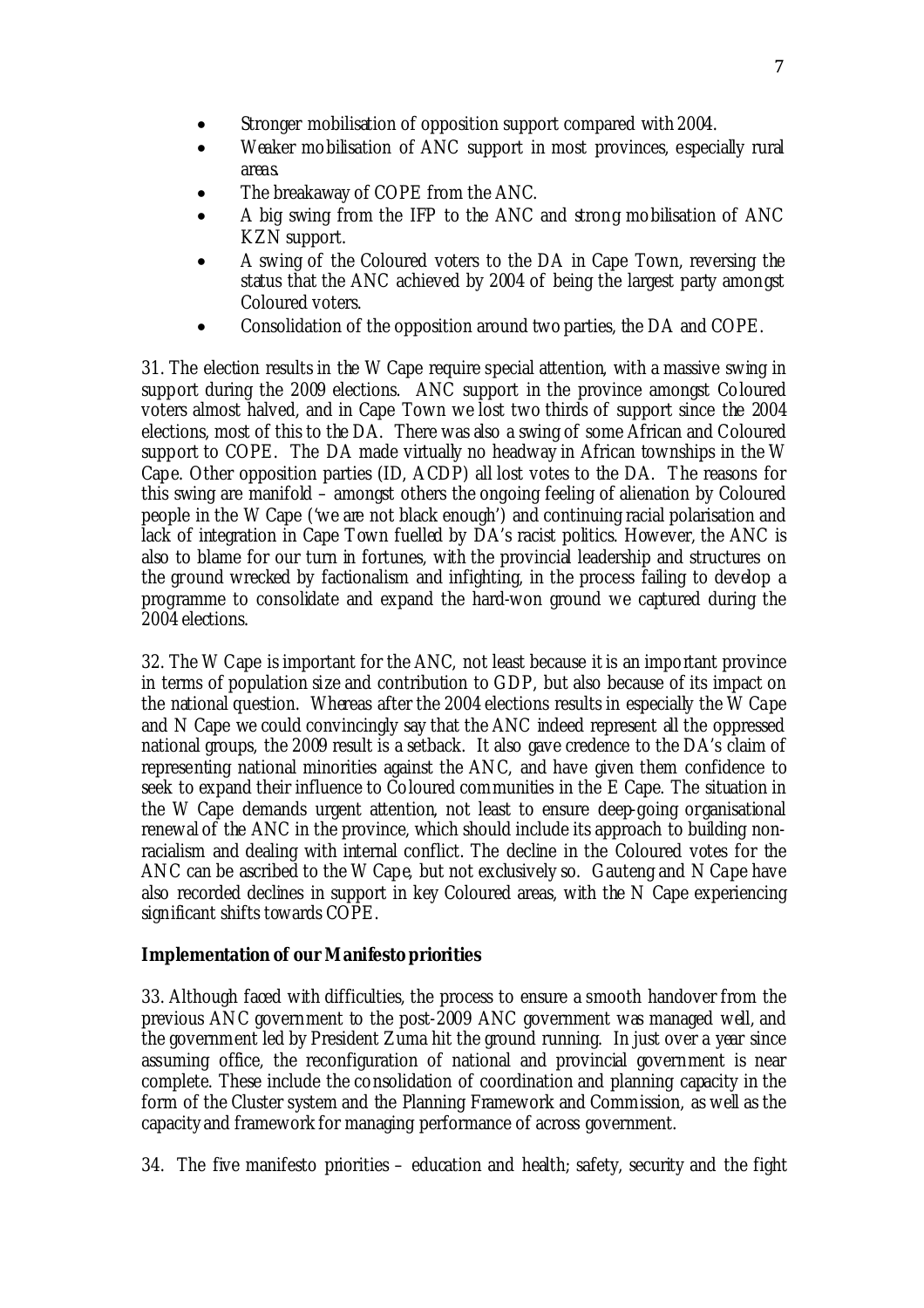against corruption; decent work and a growing economy; and rural and agricultural development – are also central to the macro-organisation of government, the budget and to the communication of government. These five priorities speak to what we said in the Strategy and Tactics a developmental state should be about – able to deliver effective basic services and to leverage national development. The extent to which we are able to deliver on these five priorities, is therefore part of the litmus test for progress in building a national democratic society.

35. The Cabinet Lekgotla and the President's State of the Nation Address of 2010 – in order to build this developmental state capable of delivering effective basic services and national development – adopted 12 strategic outcomes and measurable outputs linked to the Manifesto priorities. This marked a milestone in the process to improve government performance and a focus for delivery (see Box 1).

36. *Education and opening the doors of learning for all*: Since 2009, initiatives to take forward our Manifesto priorities in education include the separation of basic education from further and higher education, the review of the national human resource development framework and the national skills development strategy, and the review of the basic education curriculum as key national programmes to ensure a decisive turnaround in education.

37. In addition, government in 2010 set indicators in key focus areas to improve the performance of the public schooling system, focussing on improving teaching and learning, improving and monitoring learner outcomes, early childhood development (ECD), improving school management and developing a high quality teaching profession.

38. We do however need to escalate our nationwide mobilisation effort, with buy-in from parents, teacher unions, education administrators, learners and the community at large, akin to the NECC in the 80's to focus attention on this most critical of national priorities. The priorities and indicators set by government therefore provide a powerful instrument to build programmes and alliances at local levels, to make sure that we make our schools work.

*39. A healthy nation:* Similarly the health sector faces many challenges, not least amongst these skills shortages and brain drain in the sector, unequal distribution of resources between the public and private health sectors, management skills in the public health sector, the HIV and AIDS pandemic and other illnesses and the general health profile of the nation. The ten-point plan of government is therefore aimed at addressing these challenges, returning the focus on primary health care and prevention, general improvements in the public health system and the implementation of the National Health Insurance.

40. Education and health are both critical to the national developmental agenda, and a major indicator of a developmental state with capacity to deliver basic services. Though we made progress in both areas since 1994, the fact that despite considerable resources South Africa continues to slip in African and international rankings on a number of key indicators show that we must focus on a decisive qualitative shift in the immediate future.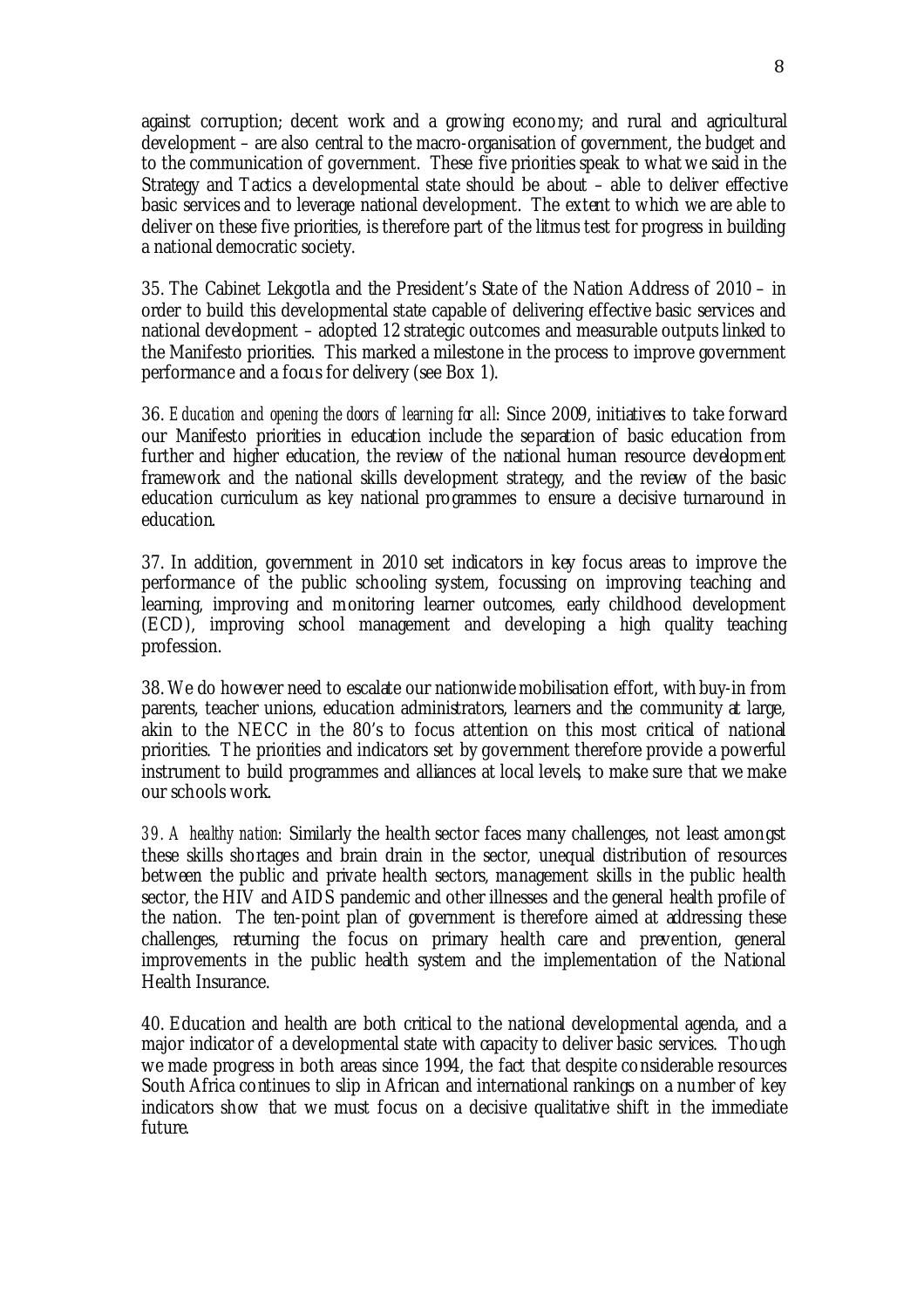| BOX 1: BUILDING A DEVELOPMENTAL STATE CAPABLE OF DELIVERING EFFECTIVE BASIS SERVICES AND                          |                                                                                                                                                                                               |
|-------------------------------------------------------------------------------------------------------------------|-----------------------------------------------------------------------------------------------------------------------------------------------------------------------------------------------|
|                                                                                                                   | NATIONAL DEVELO PMENT. ANC GOVERNMENT 12 PRIORITIES 2009-2014                                                                                                                                 |
| <b>Government priorities</b>                                                                                      | Focus areas and outputs                                                                                                                                                                       |
| <b>ANC Manifesto priority: Education</b>                                                                          |                                                                                                                                                                                               |
| 1. Strengthen the skills<br>and human resource                                                                    | Improve quality of teaching Improved literacy and numeracy at schools. Better senior certificate<br>performance. Early childhood development. Improve school management and Develop a high    |
| base                                                                                                              | quality teaching profession                                                                                                                                                                   |
| <b>ANC Manifesto priority: Health</b>                                                                             |                                                                                                                                                                                               |
| 2. Improve the health                                                                                             | Improve life expectancy, access to health care for all. Reduce the mortality rate. Roll-out of                                                                                                |
| profile of all South                                                                                              | ARVs, especially preventative mother to child transmissions. Strengthen maternal health                                                                                                       |
| Africans                                                                                                          | services. Reduce impact and prevalence of HIV, AIDS and TB. Ensure an effective health care                                                                                                   |
|                                                                                                                   | system and management. Phasing in the National Health Insurance. National strategy for                                                                                                        |
|                                                                                                                   | chronic diseases.                                                                                                                                                                             |
|                                                                                                                   | ANC Manifesto priority: Decent work and a growing and inclusive economy                                                                                                                       |
| 3. Speeding up growth                                                                                             | Increase income and employment on an individual basis and promote equality and economic                                                                                                       |
| and transforming the                                                                                              | growth on a broaderscale. Industrial policy to support labour-absorbing sectors, improve                                                                                                      |
| economy to create<br>decent work and                                                                              | competitiveness at firm level, decrease concentration and increase innovation and productivity.                                                                                               |
| sustainable livelihoods                                                                                           | Stable macro economic policies that allow for exchange rate stabilisation, and countercydical<br>fiscal and monetary policy. Trade policy to improve quantity and diversification of exports. |
|                                                                                                                   | Develop robust business regulatory environment with international benchmarks. Develop,                                                                                                        |
|                                                                                                                   | implement economic growth path that can create large scale employment and work with                                                                                                           |
|                                                                                                                   | business and labour to identify job drivers.                                                                                                                                                  |
| 4. Massive programme                                                                                              | Expand efficient, competitive and responsive economic infrastructure, a focus on the following                                                                                                |
| to build economic and                                                                                             | outputs: electricity provision, improving ports, rail, pipelines and communications technology,                                                                                               |
| social infrastructure                                                                                             | water provision and construction of roads Delivery on major identified projects such as the                                                                                                   |
|                                                                                                                   | power stations, expanding the bus rapid transit (BRT) system, water and irrigation projects and                                                                                               |
|                                                                                                                   | solar and wind power projects                                                                                                                                                                 |
| 5. Sustainable resource                                                                                           | Diversification of our energy mix, renewable alternatives and energy efficiency. Zero tolerance                                                                                               |
| management and use                                                                                                | to illegal and unsustainable exploitation of resources. Support local and sustainable food                                                                                                    |
| 6. Youth development                                                                                              | production. Promote sustainable water use, drinking water quality.<br>Meeting challenge of youth unemployment and skillsIncrease access to post-school education                              |
|                                                                                                                   | and training, including programmes to attain senior certificate qualifications and occupational                                                                                               |
|                                                                                                                   | training (artisans, learnerships)                                                                                                                                                             |
| Rural development, agrarian reform and food security<br>ANC Manifesto priority:                                   |                                                                                                                                                                                               |
| 7. Comprehensive rural                                                                                            | Mutually supportive land and agrarian reforms. Improve quality of rural local government to                                                                                                   |
| development strategy                                                                                              | create enabling local economic growth, e.g. tourism, agro-processing, mining and natural                                                                                                      |
| linked to land and                                                                                                | resource management, simplifying IDPs. Better provision of government services in hinterland                                                                                                  |
| agrarian reform and                                                                                               | and former Bantustan areas. Expand Community Public Works Programme.<br>Resolve                                                                                                               |
| food security                                                                                                     | outstanding land claims by 2014.                                                                                                                                                              |
|                                                                                                                   | ANC Manifesto priority: Fighting crime and corruption                                                                                                                                         |
| 8. Intensify the fight                                                                                            | Reduce levels of overall contact, crimes against women and children and the trio (high-jacking,                                                                                               |
| against crime and<br>corruption                                                                                   | business and house robberies). An effective and integrated criminal justice system Manage crime<br>perceptions. Manage our borders. Anti-corruption inter-ministerial committee, to develop a |
|                                                                                                                   | coordinated strategy                                                                                                                                                                          |
|                                                                                                                   | <b>ANC Manifesto: Build cohesive and sustainable communities</b>                                                                                                                              |
| 9. Build cohesive, caring                                                                                         | Accelerate delivery of housing opportunities, including accreditation of metros and 21                                                                                                        |
| and sustainable                                                                                                   | municipalities to deliver houses. Expand access to basic services, by establishing bulk                                                                                                       |
| communities, improve                                                                                              | infrastructure planning and funding coordination mechanism. Impact on 400,000 households                                                                                                      |
| quality of household life                                                                                         | by upgrading informal settlements. Implement backyard rental upgrading programme.                                                                                                             |
|                                                                                                                   | ANC Manifesto: A better Africa and a better world                                                                                                                                             |
| 10. African advancement,                                                                                          | Implement NEPAD. Promote SADC integration. Strengthen South-South relations Pursue                                                                                                            |
| international cooper ation                                                                                        | developmental and investment related approach in engagements with North                                                                                                                       |
| ANC Strategy and Tactics (2007): Build developmental state with capacity to deliver effective bas is services and |                                                                                                                                                                                               |
| leverage national development<br>11. Build a development state including                                          |                                                                                                                                                                                               |
| improvement of public services and                                                                                | Improve capacity of state for growth and development. Strengthening<br>integration, planning, monitoring and evaluation across government                                                     |
| strengthening democratic institutions.                                                                            | Build responsive, accountable and effective local govemment with key outputs                                                                                                                  |
|                                                                                                                   | to include: a clean, responsive and accountable administration; develop                                                                                                                       |
|                                                                                                                   | intergovernmental agreements on services and financing and support; simplify                                                                                                                  |
|                                                                                                                   | IDP process; expand Operation Clean Audit 2014; debt collection and revenue                                                                                                                   |
|                                                                                                                   | enhancement strategies; implement and support budget and report regulations;                                                                                                                  |
|                                                                                                                   | review supply chain management regulations; and develop municipality priority                                                                                                                 |
|                                                                                                                   | skills strategy.                                                                                                                                                                              |
|                                                                                                                   |                                                                                                                                                                                               |

Sources: South African Government (2010), www.gov.za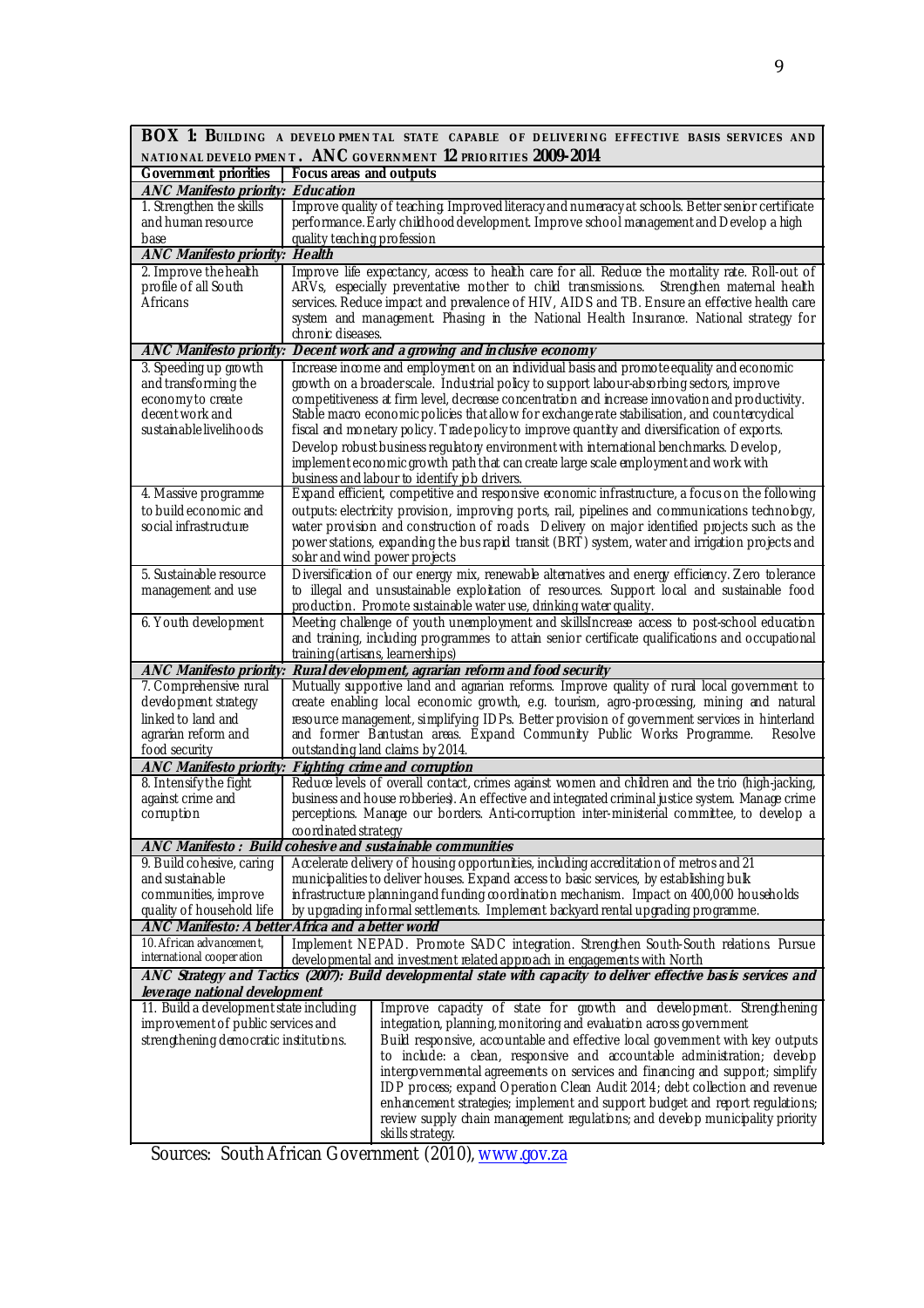41. Access to quality education for all is critical not only to economic and social development, but also a key instrument of social mobility and addressing inequality. Unless we are able to tackle this head-on today, we will continue to subject the majority of poor (and black) children and youth to inferior education, keeping them trapped in the poverty cycle and in effect reproducing the apartheid unskilled labour force trajectory.

42. *Fighting crime and corruption:* We are making strides in transforming the criminal justice system and bringing down the overall rates of priority crimes, although the levels are still unexceptionally high. A central challenge we face is the interpersonal nature of violent crimes, which makes it difficult to police and often to prosecute. This requires more than just the efforts of the police service and the rest of the criminal justice system. It requires breaking the cycles of violence at a more fundamental level, especially genderbased violence, violence against children and other vulnerable groups, and interfamily violence.

43. Many of the exposure of corruption in the public sector, are because of the institutions and mechanisms we have put in place to achieve exactly that. However, perceptions that we are soft on corruption and of widespread corruption continue to persist, not only in the media but also amongst our people. The more recent anticorruption measurers through the high level Inter-ministerial committee on Corruption and the strategy it must develop and monitor must therefore be profile. The ANC also need to be seen to lead in the fight against corruption, by taking action to ensure investigations take place and are concluded, and by leading the struggle for the regeneration of ethical

44. *Rural development, agrarian reform and food security:* There is work in progress to finalise an overall and mutually reinforcing rural and agricultural strategy, but the challenges in the sector remain immense. These include issues of land redistribution and usage, food security and rural infrastructure and economic development. Unless we succeed in kickstarting a more aggressive rural and agrarian reform, the pressures on urban areas will escalate, and so will land hunger and food insecurity.

45. Some of the key initiatives of this term of office are therefore to improve rural local government to lead local economic development in areas such as agro-processing, tourism, mining and so forth; better provision of government services in the hinterland and former Bantustan areas; and expanding the Community Public Works to create work opportunities in rural areas.

46. *Decent work and a growing and inclusive economy:* The challenge of creating decent work and our undertaking to halve unemployment by 2014, have been severely compromised by the global financial crisis. Not only did it impact on our growth rate, with severe strains especially on our manufacturing sector, but it has also resulted in the official unemployment rate again increasing to above 25%. According to StatsSA Quarterly Labour Force Survey  $\overline{Q}1$ , 2010), year-on-year, over 800,000 jobs were lost in all sectors of the economy, most of these in Manufacturing, Trade, Construction and Private households. Youth unemployment remains above 50%, with over 2.8 million young people between the ages of 18 and 24 years not working or in training.

47. The process of developing a coherent policy framework to address the challenge of economic growth and decent work in government have been slow, not least because of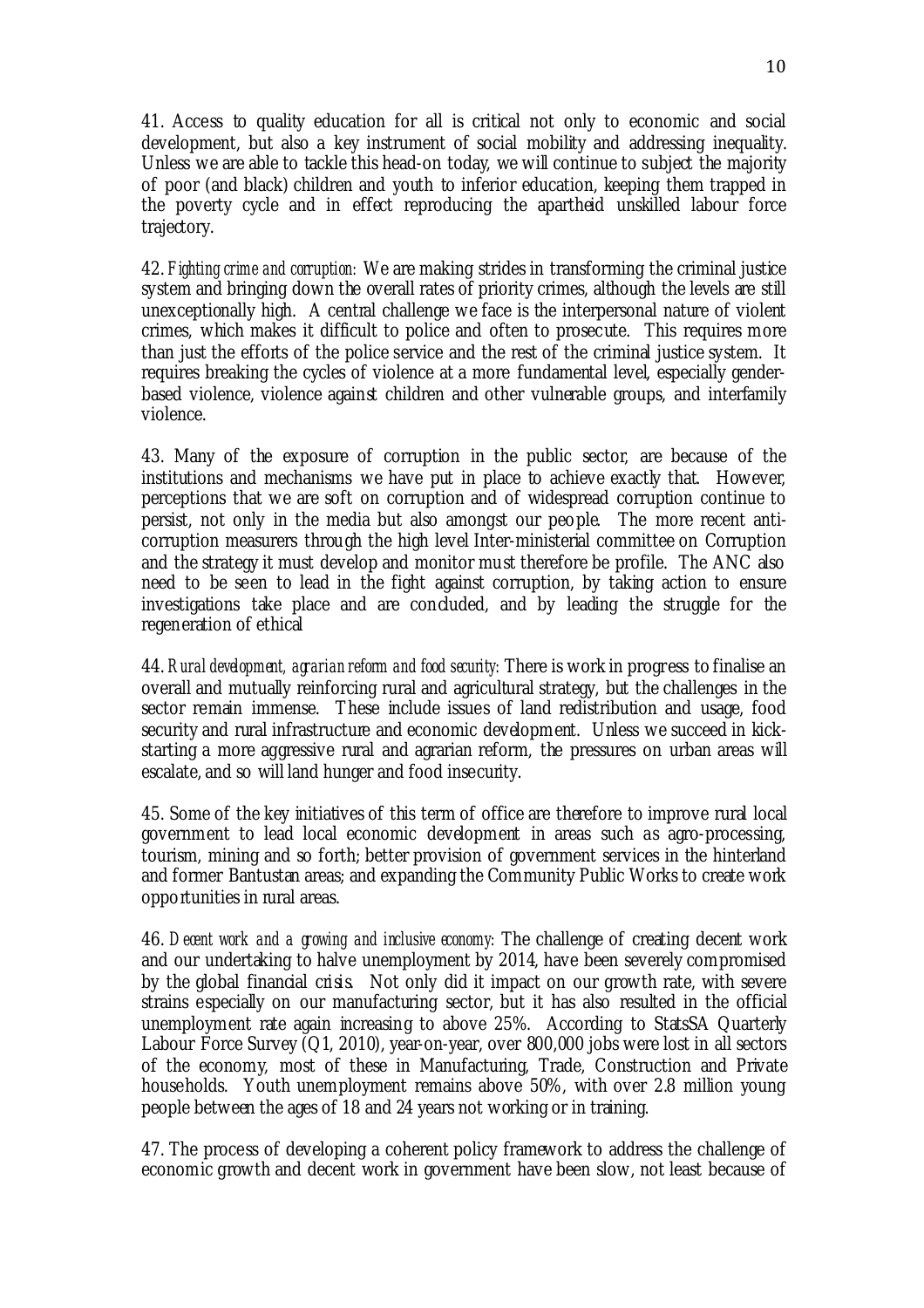coordination and mandate issues, but more importantly as the ANC we have not given sufficient leadership on these and other economic matters. Strategy and Tactics talks about political freedoms, becoming empty in the absence of economic transformation. This is particularly true for a country as South Africa with its deep-seated legacy of poverty, underdevelopment and structural unemployment. As we approach the Second Decade of Freedom, these are critical matters on which we shall be judged.

48. Cabinet has therefore in 2010 prioritised the development of an Economic growth path strategy/policy, which should include as its major focus how to ensure widespread employment creation and improving labour absorption. This will inform and expand other initiatives such as industrial policy, macro economic policy and trade policy.

49. On the whole, the five manifesto priorities resonated with our people and contributed to our elections victory in 2009. The ANC therefore has a responsibility to ensure that we have adequate (and bold) policies, resources and capacity in each of these five areas to make decisive impact over the next four years and to monitor and evaluate progress on an ongoing basis, way ahead of our twenty year review.

50. As the leader of social transformation, we must mobilise and organise local communities, sectoral formations and broader society around these goals, so that we inspire and build a common national mission and purpose.

#### **The service delivery protests**

51. Within months after the inauguration of the new ANC government in May 2009, a wave of service delivery protests broke out, some turning violent and with sporadic outbreaks across the country since then. The key characteristics of these protests are that they are locally-based and organised, involving large numbers of unemployed youth and high school students, generally around some issue of local grievance and targeted against their local authorities, mainly ANC councillors and municipalities.

52. Analysis of the reasons for the service delivery protests, from within and outside our ranks, include the slow pace of service delivery (housing, electrification, tarring of roads, etc); self-serving and uncaring local officials; internal fights in the ANC; lack of attention to the financial viability of municipalities and inability to involve communities in decision making.

53. In addition, the service delivery protests are also indicative of weak ANC local structures, which are not organising communities around local development issues and campaigns and with weak accountability mechanisms for our local representatives, thus contributing to the 'democratic deficit'. It is also indicative of the infighting we find in many local ANC structures, centring on municipal resources and positions, in the context of high local unemployment and poverty.

54. The NGC must therefore pay attention to the state of organisation and governance at local level, the accountability and responsiveness of ANC local government to the people as we approach the list process and the election campaign for Local government in 2011. Critical to this is ensuring that through the list process, we indeed select the best cadres to lead local transformation and governance.

55. Government in its 12 strategic priorities therefore correctly identified the renewal and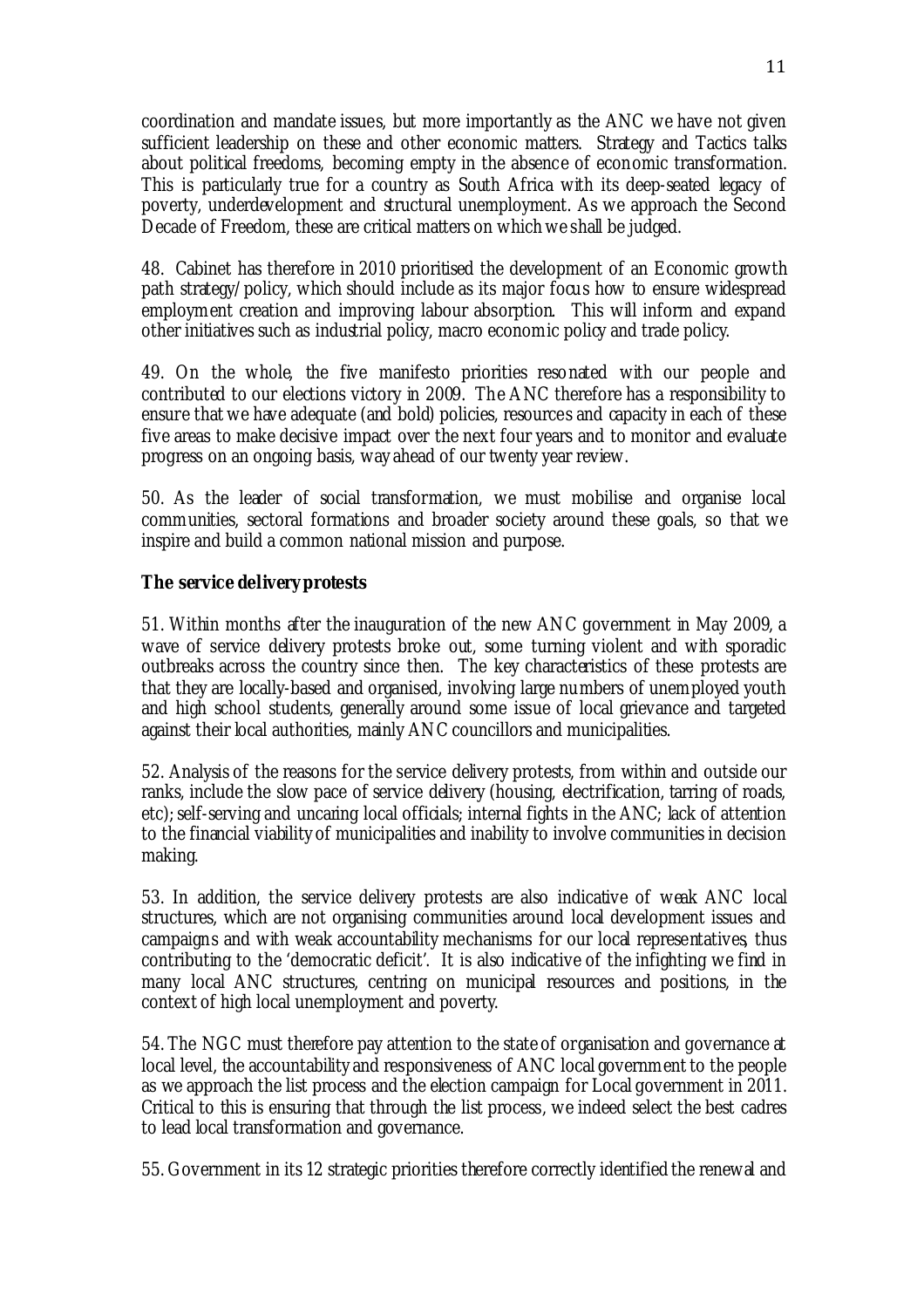turnaround of local government as a critical issue in building the developmental state. The key goal is therefore to continue to build responsive, accountable and effective local government with key outputs for this period to include: a clean, responsive and accountable administration; intergovernmental agreements on services and financing and support; simplify IDP process; expand Operation Clean Audit 2014; debt collection and revenue enhancement strategies; implement and support budget and report regulations; review supply chain management regulations; and develop municipality priority skills strategy.

56. The ANC structures at all levels must ensure that our public representatives are implementing and reporting on these efforts, and drive a programme of local governance renewal, to ensure the effectiveness and confidence in local government growing.

#### **The ANC and its allies**

57. The elections of 2009 and our direct engagement with the people show that the ANC continuous to enjoy the support of our people and of important strata in our society. There are a number of critical challenges facing the movement, not least what prompted the Polokwane conference to call for a concerted period of renewal. These include the issues of unity and cohesion, the relationship between the ANC and the people, the need to modernise its organisational administration and machinery and its capacity to monitor the implementation of its policies and hold its cadres accountable.

58. Relations amongst the Alliance have improved, with consistent engagements of Alliance partners in NEC committees, meetings of Alliance officials, summits and the Elections campaign. At sub-national level, the relationships are also improving. These formal meetings have however as yet to translate into a concrete and consistent common Alliance programme of action, beyond the Elections campaigns.

59. What has continue to bedevil Alliance relations, is the growing culture of public spats amongst us, often around issues that should by right be debated with rigour in Alliance engagements. The discussion on the protocol of how we relate to each other as partners must therefore be revived.

60. At an ideological and strategic level, disagreements in the Alliance has also centred around the issue of the strategic centre of the national liberation movement, with calls from our partners that the Alliance, instead of the ANC should be the strategic centre of the liberation forces. This is mainly aimed at ensuring that the ANC government is held accountable to the implementation of policies – especially economic policies – of the Alliance as a whole. The role of public sector unions in the process of transformation process and manifesto priorities in particular, is another issue yet to be resolved in engagements within the alliance. We should admit that over the years, the ANC (with some exceptions) has neglected to do consistent political work and engagement with a range of sectors, including trade unions, besides during elections campaigns.

61. On a broader level, the ANC has been reaching out to different constituencies, to engage them on the critical issues facing the country. These range from interactions with different sectoral formations around our Manifesto, to engagements with national minorities around nation-building, with the religious sector around moral regeneration and with a range of other sectors around their sectoral issues.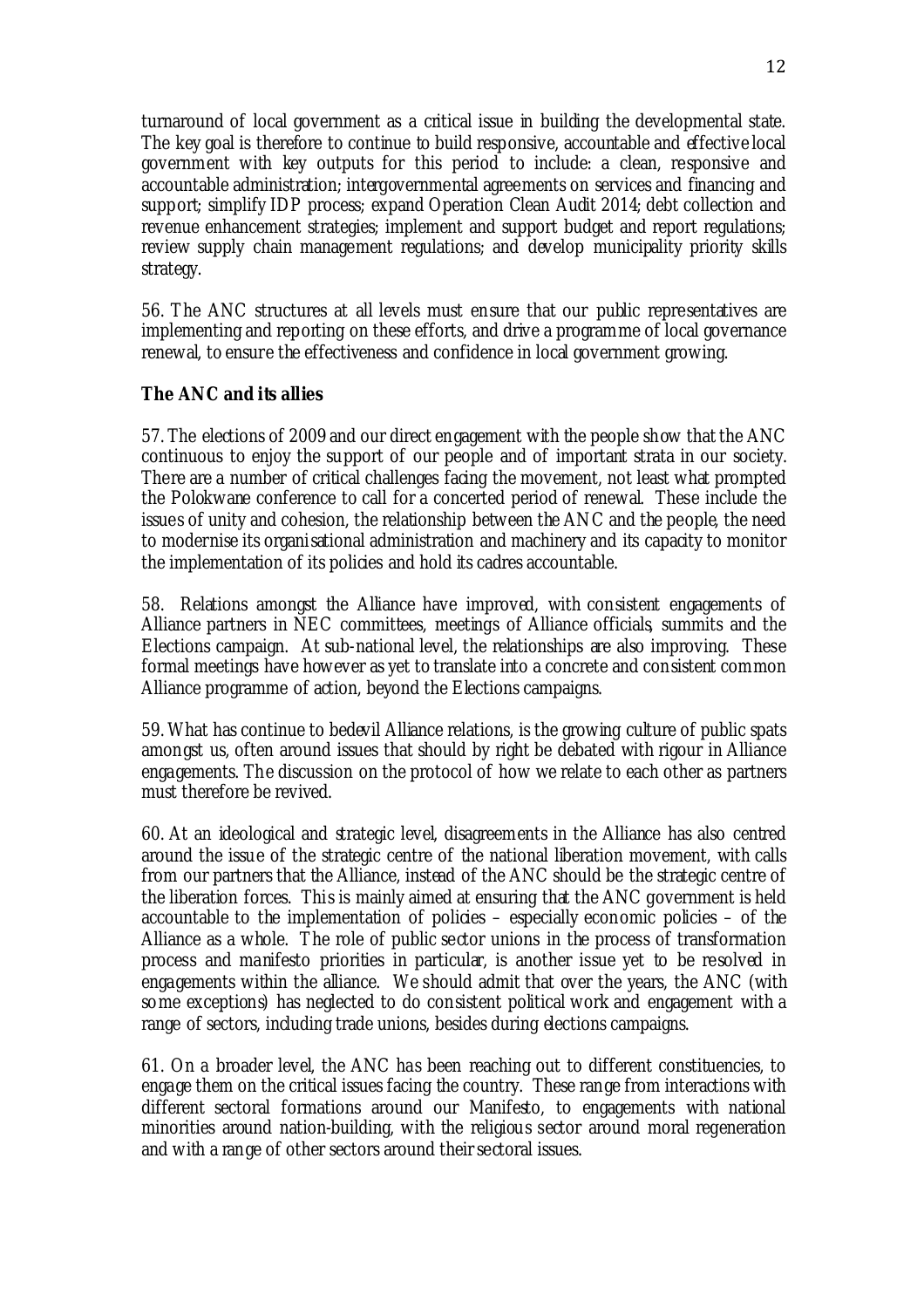61. At the same time, the moral authority of the ANC as a movement and its leadership are called into question, either framed as 'having lost its moral compass' or as representing a self-serving elite, having become more like a 'political machine' to distribute power and resources amongst ourselves. The ANC has spoken over the years about the impact of the 'sins of incumbency' on the movement and its cadres, and the need to get tough on rooting out corruption. And yet, although many of the exposures are because of the measurers we ourselves put in place to ensure accountability, we continue to appear soft on corruption, including to our allies and others supporting a progressive agenda. These matters are addressed in more detail in the other two NGC papers.

#### **Building a non-sexist South Africa**

62. Our programme to eradicate patriarchy and build a non-sexist South Africa is based on two major thrusts. Firstly, we seek to improve the quality of life of all South African women especially the poor through concerted programmes aimed at women in areas such as education, health, social security, basic services and employment and sustainable livelihoods and increase gender equality and opportunities for women in the public sphere, the economy and broader society through affirmative action and gender quotas. Secondly, we also seek to eradicate patriarchial relations by creating a gendered environment and perspective in everything we do, and challenge practices, institutions and attitudes that seek to continue to treat women as second-class citizens and inferior.

63. Since the adoption of the 50% gender quota at Polokwane, we have made some progress in implementing this approach. However, the statistics show that bar a few areas (e.g. Premiers), we have not yet reached 50% in a number of areas, including in the NEC, in the ANC Cabinet, Provincial Executives Councils and in ANC PECs. The NGC will therefore reflect on the reasons why we are still failing to implement the letter of the ANC Constitution and resolutions.

64. As a country, we are making steady progress in creating a women-friendly and gendered environment, through our programmes, policies and laws and through the gender machinery we have created and improved since 1994. More specifically, the implementation of our resolution of Polokwane to create a Women's Ministry, is a major step forward.

65. However, the NEC only recently resolved to re-establish the NEC Sub-Committee on Gender, with the same gap at ANC PEC and other levels. This gap meant that monitoring progress on the transformation of gender relations have been left to the ANC Women's League, with the ANC paying less attention to this matter. We must ensure therefore ensure that the ANC Gender committees and the ANC Womens League are strengthened, so that we can make decisive progress in building a non-sexist society.

66. There is growing a perception amongst women in the ANC and in the broader women's movement of a backlash against progress made in building a non-sexist South Africa. This backlash is represented by the persistence of gender-based violence, the continual inequality of women in the labour markets, the feminisation of poverty, and the persistence and in some instances worsening of sexist attitudes and believes. The ANC Women's League and the Progressive Women's Movement therefore have a responsibility to in addition to fighting for equality of representation, to also ensure that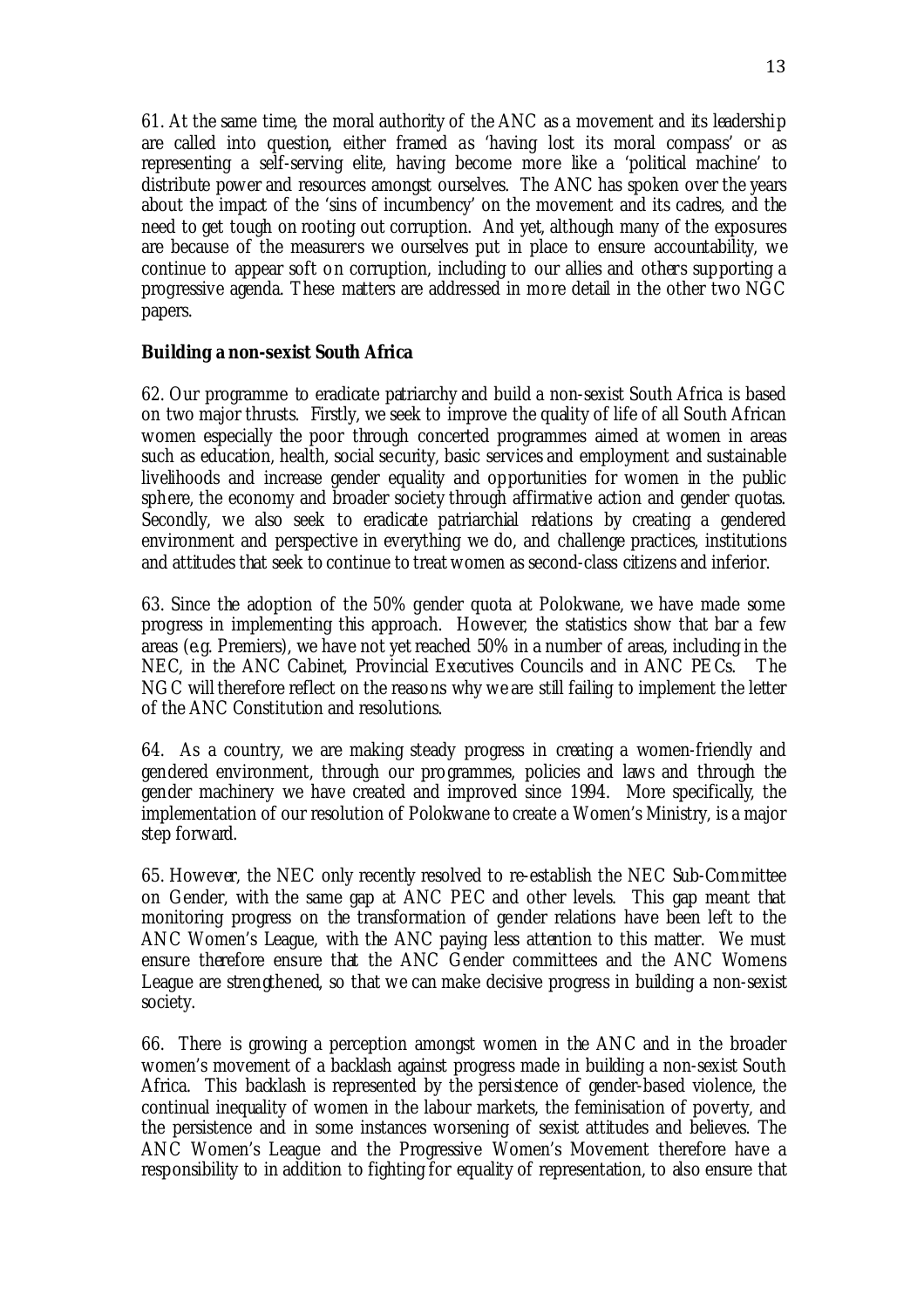the substantive issues of building a non-sexist South Africa are placed on the agenda and become a terrain of struggle. In addition, the ANC as a movement, given its character also need to pay attention to understanding the challenges we face, beyond the rethoric of gender equality.

### **International balance of forces**

67. The global financial crisis has brought into sharp relieve the bankruptcy of neoliberalism – its value system and also its policy failures. The infallibility of the hidden hand of the market has been dealt a blow and so has approaches that seek to minimise the role of the state in the economy. This has opened up the space for progressive alternatives to once again be considered, something that as a developing country we must ensure to make use of.

68. In addition, this has taken place at a time when the dominance of Western – especially European and USA – of the global economy is no longer a given, and it is generally accepted that in the next decade or so the power would have shifted towards Asia. Whether the anticipation of growth in Asian share of global production and GDP, will also mean an increase in local consumption remains to be seen. The reality of the economic shift is already reflected in such initiatives as the G20 and BRIC, with the composition of the G8 increasingly suspect. These developments open up possibilities and challenges for our ongoing project of fighting for the democratisation of multilateral and institutions of global governance, in the interest of a more just global order.

67. There are also important developments in major countries of the South, for example the resurgence of the left in Latin America. Out of 500 million citizens of Latin America, over 300 million chose left and progressive governments to govern. These governments and the progressive parties in this region not only challenge the broad neoliberal frameworks to provide greater space for national development and progressive alternatives and new left economic policies, but also play a critical role in international forums to support African development and South-South cooperation.

68. South African continues to play a role in the continent, with some advances and some setbacks. Advances include the consistent levels of growth recorded by a number of countries in the continent, including such as Angola, but more generally the positive prospects for other large economies on the continent such as Nigeria and Egypt. The structures of the African Union continues to pursue an agenda of ensuring that the continent pays to key developmental priorities, including the development of its agricultural sectors, the role of ICTs and general infrastructure development and investment in the continent.

69. A serious challenge during this period is in the arena of trade negotiations, and particularly the impact that the divide and rule tactics of the EU had on the EPAs in SADC and the threat it poses to the continued existence of SACU. In addition, the slow political progress in Zimbabwe is another major challenge we face, not least because of the impact it has on South Africa in the form of migrants from this country, but also on the rest of the region.

# **The SA2010 FIFA Football World Cup**

70. The 2010 Football World Cup has seen South Africa once again confounding the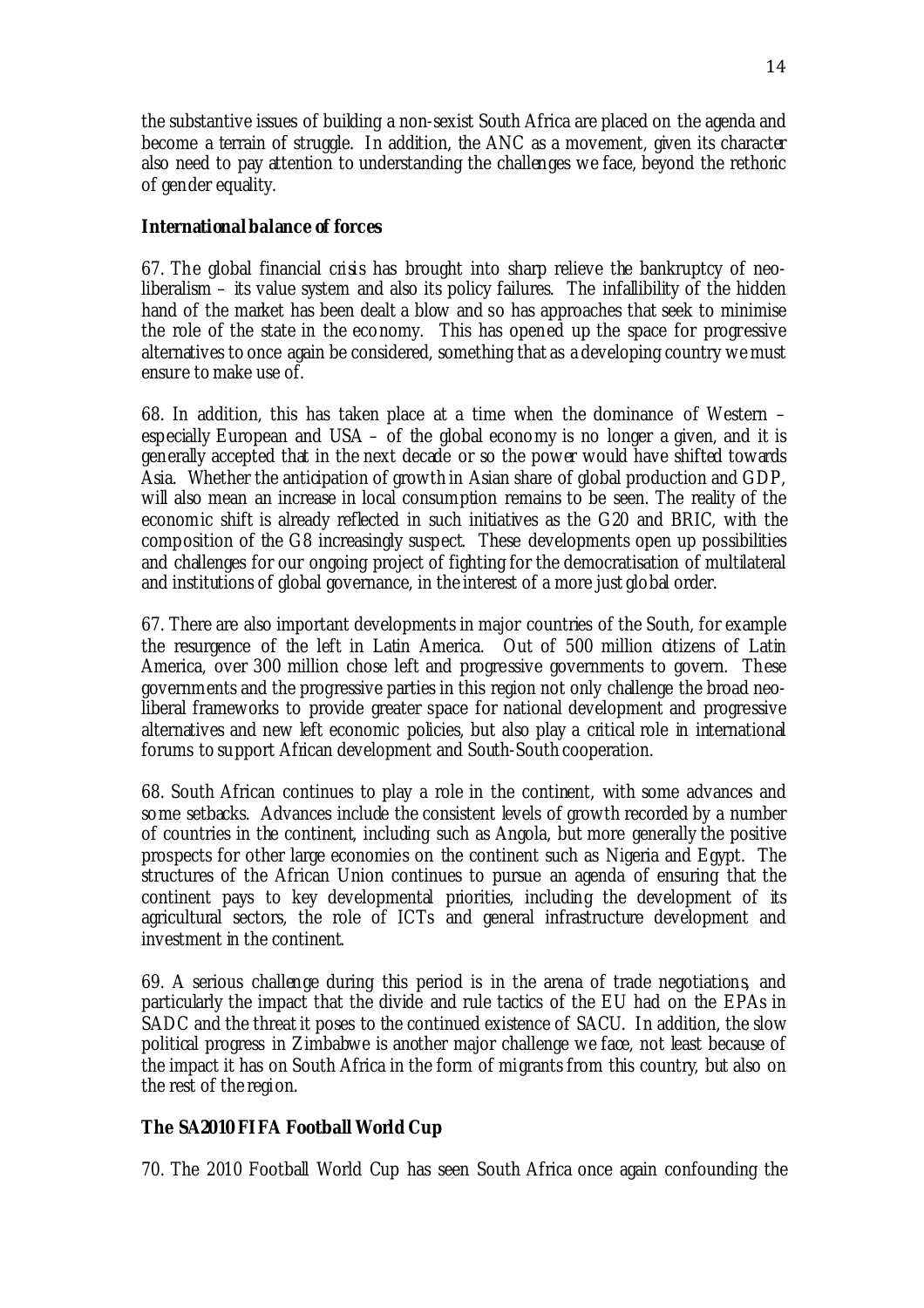critics, and pushing the boundaries of the possible. Not only did we host one of the most successful World Cups, but we have also seen South Africans rallying behind their national team and flag, and showing signs of a united nation like never seen before.

71. We need to look at how we can build on these successes, not only the improvement in our international standing and the world class infrastructure we have build, but also more broadly to harness the positive energy and the willingness to work towards a common goal displayed during the month.

## **Migration**

72. The xenophobic or Afrophobic<sup>1</sup> violence of May 2009 highlighted the challenges of migration after 1994, with South Africa (and other stable South African countries) becoming recipient of migrants (refugees, asylum seekers, economic migrants) from all over the African continent. The number of migrants estimated to have entered South African shores and borders range from  $3 - 7$  million, with the overwhelming majority undocumented.

73. Most of the violence in 2009 and subsequent incidents have taken place in poor communities, with perceptions about migrants taking local jobs, trade opportunities, as a drain on public services and involvement in crime. On the other hand, theories on migration globally have highlighted the diversity and entrepreneurial culture with migration brings to any country.

74. Our approach to the issue needs to take into account the national, regional and global context of migration. This is important, since this it is not an issue that will go away tomorrow, given the regional and global trends. We also need to consider how this impacts on our conceptualisation of the national question in South Africa and the question of the unity of the African continent.

#### **Conclusion**

75. South Africa in 2010 is both alive with possibilities, and pregnant with the deepseated social cleavages and backlogs. The developments we discuss above are but some of the challenges we face, in the context of new and changing development s and trends. We must therefore as we prepare for the NGC ask the questions: how do these developments and trends impact on the balance of forces, are they favourable to movement forward; what do we need to do to decisively move forward in our efforts to build a better life for all?

76. Above all, what more must the national liberation movement – the ANC - do to unite its allies and the motive forces to harness our people's energies in a positive way, so that we can move faster towards our dream of a better life, and a truly non-racial, united, democratic, non-sexist and prosperous South Africa?

77. These are amongst the challenges before the NGC, and we must therefore ensure that we emerge out of this large political school with a programme that will see us marching towards our Centenary, more united and determined to build the national democratic society. **Victory is certain!**

<sup>1</sup> Called *Afrophobic* because the violence is only aimed at migrants from other Afri can countries, with those from other continents largely exempt.